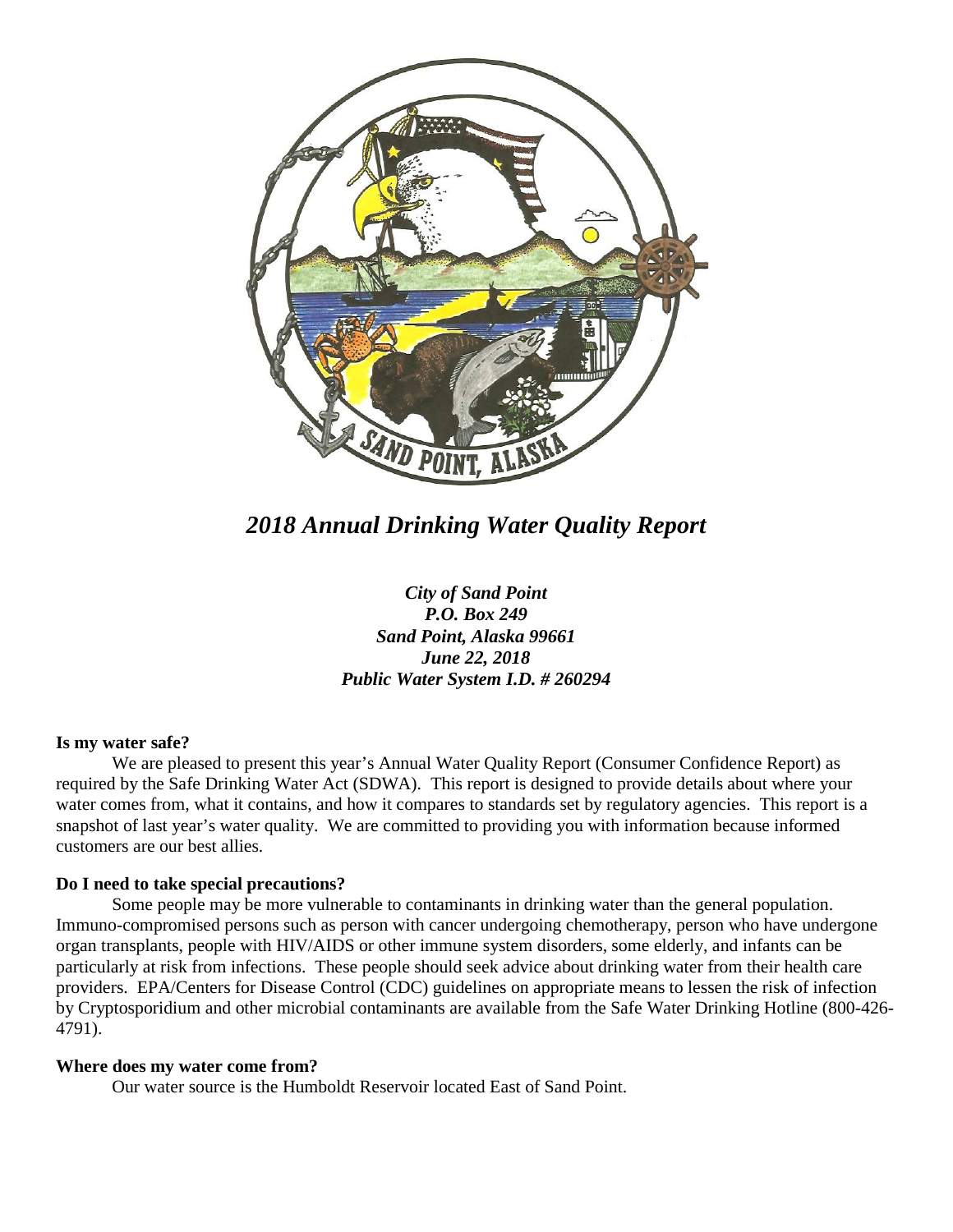#### **Source water assessment and it availability**

The State of Alaska has completed a source water assessment and a copy is available at the water plant. Please call 383-3435 and leave a message to arrange a time to see the report.

### **Why are there contaminants in my drinking water?**

Drinking water, including bottled water, may reasonably be expected to contain at least small amounts of some contaminants. The presence of contaminants does not necessarily indicate that water poses a health risk. More information about contaminants and potential health effects can be obtained by calling the Environmental Protection Agency's (EPA) Safe Drinking Water Hotline (800-426-4791). The Sources of drinking water (both tap water and bottled water) include rivers, lakes, streams, ponds, reservoirs, springs and wells. As water travels over the surface of the land or through the ground, it dissolves naturally occurring minerals and, in some cases radioactive material, and can pick up substances resulting from the presence of animals or from human activity: microbial contaminants, such as viruses and bacteria, that may come from sewage treatment plants, septic systems, agricultural livestock operations, and wildlife; inorganic contaminants, such as salts and metals, which can be naturally occurring or result from urban stormwater runoff, industrial, or domestic wastewater discharges, oil and gas production, mining, or farming; pesticides and herbicides, which may come from a variety of sources such as agriculture, urban stormwater runoff, and residential uses; organic Chemical Contaminants, including synthetic and volatile organic chemicals, which are by-products of industrial processes and petroleum production, and can also come from gas stations, urban stormwater runoff, and septic systems; and radioactive contaminants, which can be naturally occurring or be the result of oil and gas production and mining activities. In order to ensure that tap water is safe to drink, EPA prescribes regulations that limit the amount of certain contaminants in water provided by public water systems. Food and Drug Administration (FDA) regulations establish limits for contaminants in bottled water which must provide the same protection for public health.

### **How can I get involved?**

If you have any questions about this report or concerning your water utility, please contact Allen Hill at 383- 3435 or Jordan Keeler, the City Administrator, at 907-274-7561. We want our community to be informed about their water system. If you want to learn more, please attend any of our regularly scheduled meetings. They are held on the second Tuesday of the month at the City Council Chambers at 7:00 pm.

# **Additional Information for Lead**

If present, elevated levels of lead can cause serious health problems, especially for pregnant women and young children. Lead in drinking water is primarily from materials and components associated with service lines and home plumbing. City of Sand Point is responsible for providing high quality drinking water, but cannot control the variety of materials used in plumbing components. When your water has been sitting for several hours, you can minimize the potential for lead exposure by flushing your tap for 30 seconds to 2 minutes before using water for drinking or cooking. If you are concerned about lead in your water, you may wish to have your water tested. Information on lead in drinking water, testing methods, and steps you can take to minimize exposure is available from the Safe Drinking Water Hotline or at [http://www.epa.gov/safewater/lead.](http://www.epa.gov/safewater/lead) None.

# **Water Quality Data Table**

In order to ensure that tap water is safe to drink, EPA prescribes regulations which limit the amount of contaminants in water provided by public water systems. The table below lists all of the drinking water contaminants that we detected during the calendar year of this report. Although many more contaminants were tested, only those substances listed below were found in your water. All sources of drinking water contain some naturally occurring contaminants. At low levels, these substances are generally not harmful in our drinking water. Removing all contaminants would be extremely expensive, and in most cases, would not provide increased protection of public health. A few naturally occurring minerals may actually improve the taste of drinking water and have nutritional value at low levels. Unless otherwise noted, the data presented in this table is from testing done in the calendar year of the report. The EPA or the State requires us to monitor for certain contaminants less than once per year because the concentrations of these contaminants do not vary significantly from year to year, or the system is not considered vulnerable to this type of contamination. As such, some of our data, though representative, may be more than one year old. In this table you will find terms and abbreviations that might not be familiar to you. To help you better understand these terms, we have provided the definitions below the table.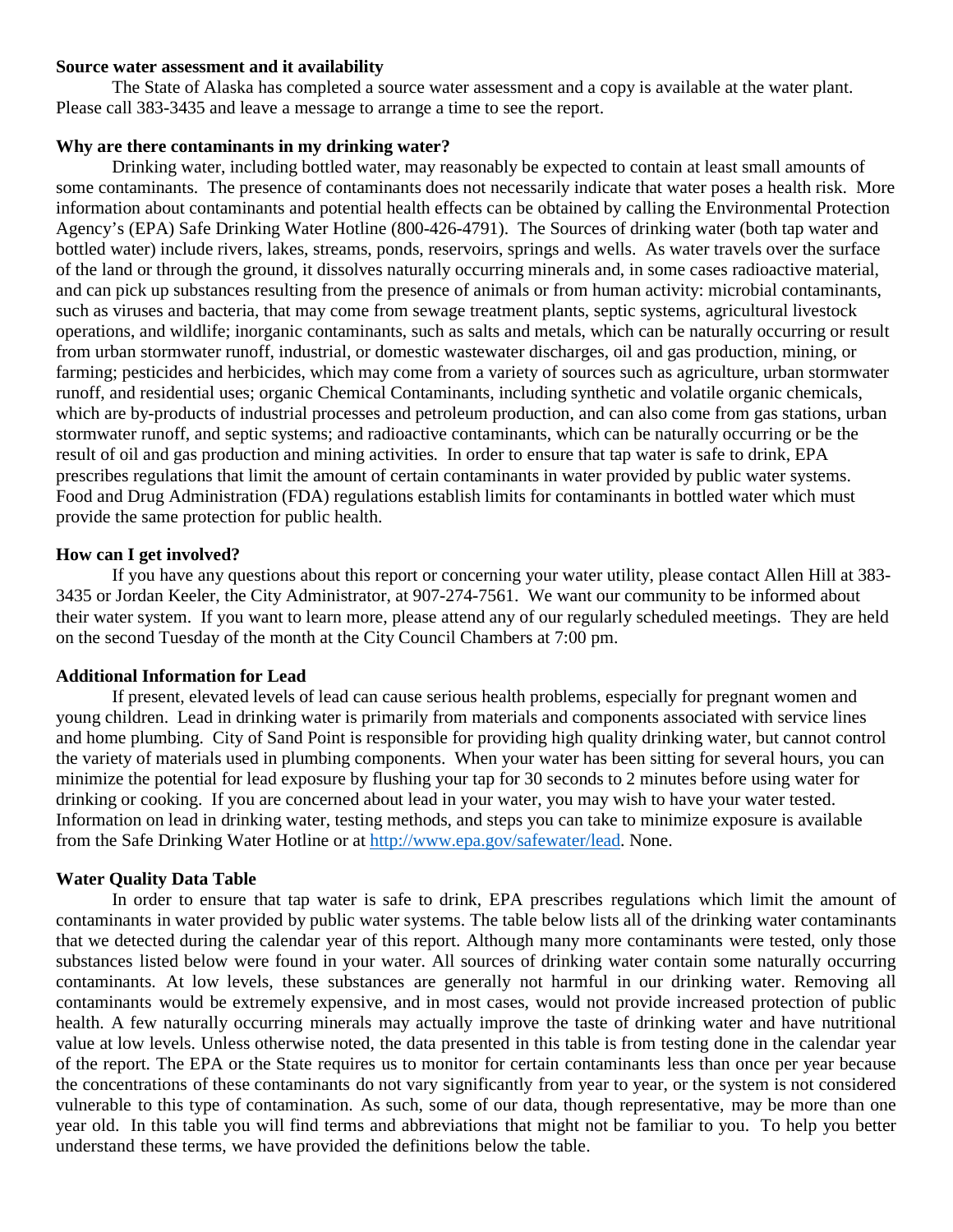|                                                                 | <b>MCLG</b>                       | <b>MCL</b>  |                  |                              |                  |                                                      |                  |                                                                                                                            |
|-----------------------------------------------------------------|-----------------------------------|-------------|------------------|------------------------------|------------------|------------------------------------------------------|------------------|----------------------------------------------------------------------------------------------------------------------------|
|                                                                 | or                                | TT, or      | Your<br>Water    | Range                        |                  | <b>Sample</b>                                        |                  |                                                                                                                            |
| <b>Contaminants</b>                                             | <b>MRDLG</b>                      | <b>MRDL</b> |                  | Low                          | <b>High</b>      | <b>Date</b>                                          | <b>Violation</b> | <b>Typical Source</b>                                                                                                      |
| Disinfectants & Disinfection By-Products<br>Haloacetic<br>Acids |                                   |             |                  |                              |                  |                                                      |                  |                                                                                                                            |
| $(HAA5)$ (ppb)                                                  | NA                                | 60          | 16.9             | 9                            | 16.9             | 2017                                                 | No               | By-product of<br>drinking water<br>disinfection                                                                            |
|                                                                 |                                   |             |                  |                              |                  |                                                      |                  |                                                                                                                            |
| <b>Total Trihalomethanes</b>                                    |                                   |             |                  |                              |                  |                                                      |                  |                                                                                                                            |
| (TTHM) (ppb)                                                    | NA                                | 80          | 27.7             | 12.8                         | 27.7             | 2017                                                 | No               | By-product of<br>drinking water<br>disinfection                                                                            |
|                                                                 |                                   |             |                  |                              |                  |                                                      |                  |                                                                                                                            |
| Inorganic Contaminants                                          |                                   |             |                  |                              |                  |                                                      |                  |                                                                                                                            |
| Nitrate<br>[measured as<br>Nitrogen] (ppm)                      |                                   |             |                  |                              |                  |                                                      |                  | Runoff from fertilizer<br>use; Leaching from<br>septic tanks, sewage;<br>Erosion of natural                                |
|                                                                 | 10                                | 10          | 0.808            | <b>NA</b>                    | 0.808            | 2017                                                 | No               | deposits                                                                                                                   |
| Gross Alpha, including Radon and Uranium                        |                                   |             |                  |                              |                  |                                                      |                  |                                                                                                                            |
| Alpha Emitters<br>(pCi/L)                                       | $\boldsymbol{0}$                  | 15          | $-0.01$          | <b>NA</b>                    | NA               | 2016                                                 | No               | Erosion of natural<br>deposits                                                                                             |
| Radium<br>(Combined<br>226/228)                                 |                                   |             |                  |                              |                  |                                                      |                  |                                                                                                                            |
| (pCi/L)                                                         | $\boldsymbol{0}$                  | 5           | 0.89             | <b>NA</b>                    | <b>NA</b>        | 2016                                                 | N <sub>o</sub>   |                                                                                                                            |
| Volatile Organic Compounds - total of 21<br>compounds           |                                   |             |                  |                              |                  |                                                      |                  |                                                                                                                            |
| (VOC's) (ppb)                                                   | ND                                | ND          | $\boldsymbol{0}$ | $\boldsymbol{0}$             | $\boldsymbol{0}$ | 2017                                                 | No               | VOC's include<br>chlorinated solvents<br>and fuel components<br>that can be found in<br>industry and household<br>products |
|                                                                 |                                   |             |                  |                              |                  |                                                      |                  |                                                                                                                            |
| <b>Contaminants</b>                                             | <b>MCLG</b><br>or<br><b>MRDLG</b> | AL          | Your<br>Water    | <b>Sample</b><br><b>Date</b> |                  | # Samples<br><b>Exceeding</b><br><b>Action Level</b> | <b>Violation</b> | <b>Typical Source</b>                                                                                                      |
| Copper (ppb)                                                    | 1300                              | 1300        | 786              | 2016                         |                  | $\boldsymbol{0}$                                     | No               | Corrosion of household<br>plumbing systems                                                                                 |
|                                                                 |                                   |             |                  |                              |                  |                                                      |                  |                                                                                                                            |
| Lead - action<br>level at<br>consumer taps                      |                                   |             |                  |                              |                  |                                                      |                  | Corrosion of household                                                                                                     |
| (ppb)                                                           | $\boldsymbol{0}$                  | 15          | 1.57             | 2016                         |                  | $\boldsymbol{0}$                                     | No               | plumbing systems                                                                                                           |